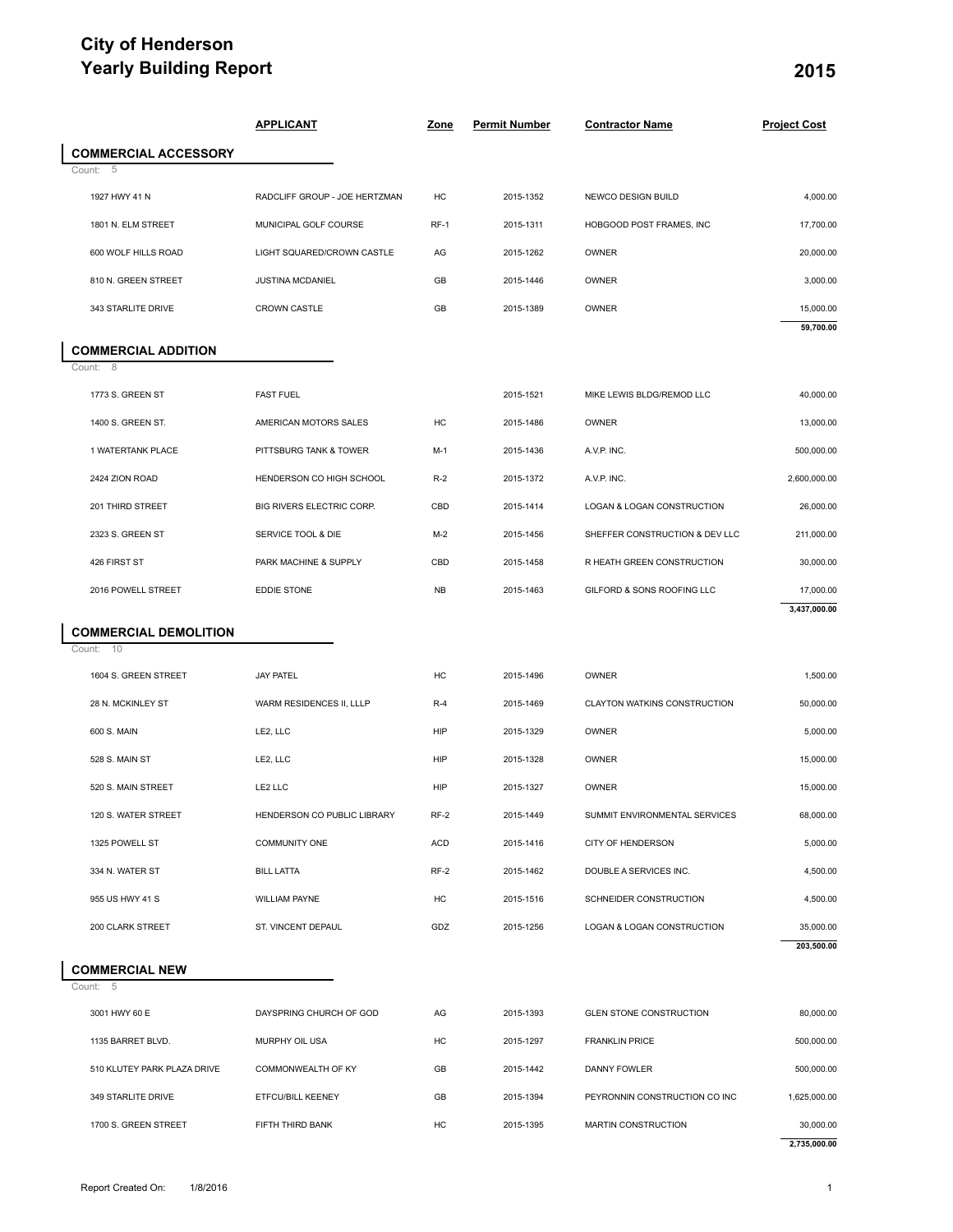|                                                    | <b>APPLICANT</b>          | <u>Zone</u> | <b>Permit Number</b> | <b>Contractor Name</b>        | <b>Project Cost</b> |
|----------------------------------------------------|---------------------------|-------------|----------------------|-------------------------------|---------------------|
| <b>COMMERCIAL REMODEL</b>                          |                           |             |                      |                               |                     |
| Count: 19                                          |                           |             |                      |                               |                     |
| 2005 HWY 41 N                                      | <b>GRANDY'S</b>           | HC          | 2015-1503            | <b>EMPIRE CONTRACTORS INC</b> | 95,000.00           |
| 1413 N. ELM STREET                                 | METHODIST HOSPITAL        | R-O         | 2015-1308            | METHODIST HOSPITAL            | 118,000.00          |
| 1704 2ND STREET                                    | KEITH EVANS & ALBERT WARD | GB          | 2015-1242            | <b>MARK O'NAN</b>             | 37,000.00           |
| 425 C S. GREEN ST                                  | SOUTH GREEN TOBACCO       | GB          | 2015-1261            | ADAMS CONSTRUCTION            | 2,000.00            |
| 151 N GARDENMILE ROAD A & B                        | <b>SCARLETT TAPP</b>      | GB          | 2015-1244            | <b>CUSTOM RENOVATIONS</b>     | 15,000.00           |
| 76 S. GREEN STREET                                 | <b>INDEPENDENCE BANK</b>  | CBD         | 2015-1455            | RUSHER CONSTRUCTION CO INC    | 175,000.00          |
| 301 SECOND STREET                                  | OLD NATIONAL BANK         |             | 2015-1515            | CORE CONTRACTORS              | 64,330.00           |
| 1650 SECOND STREET                                 | SHELL OIL                 | GB          | 2015-1519            | MIKE LEWIS BLDG/REMOD LLC     | 25,000.00           |
| 425 KRESGE DR.                                     | HAVEN PENTECOSTAL CHURCH  | HC          | 2015-1507            | <b>OWNER</b>                  | 2,500.00            |
| 109 N. MAIN ST                                     | RB PROPERTIES, LLC        | CBD         | 2015-1334            | PAYNE'S HOME MAINTENANCE      | 25,000.00           |
| 110 SECOND STREET                                  | DR. THOMAS LOGAN          | CDB         | 2015-1323            | ADAMS CONSTRUCTION            | 30,000.00           |
| 235 N. ELM STREET                                  | <b>MARSHA'S PLACE</b>     | CBD         | 2015-1342            | RUNDUS CONSTRUCTION CO, INC.  | 100,000.00          |
| 1700 S. GREEN STREET                               | <b>RURAL KING</b>         | HC          | 2015-1448            | ABG CONSTRUCTION              | 80,000.00           |
| 936 N. GREEN ST.                                   | DAIRY QUEEN               | GB          | 2015-1502            | J D CONSTRUCTION SERVICES     | 201,000.00          |
| 511 SECOND STREET                                  | HOLY NAME CATHOLIC CHURCH | GDZ         | 2015-1396            | A.V.P. INC.                   | 40,000.00           |
| 105 N. MAIN STREET                                 | <b>LUCIA FELTY</b>        | CBD         | 2015-1495            | OWNER                         | 5,000.00            |
| 192 GARDENMILE ROAD                                | <b>FAZOLIS</b>            | GB          | 2015-1295            | ERSHIG PROPERTIES, INC.       | 250,000.00          |
| 140 N. MAIN STREET                                 | FIELD AND MAIN BANK       | CBD         | 2015-1332            | NEWGROUND DBA ADRENALINE      | 270,000.00          |
| 221 SECOND STREET                                  | SCOTT LOGAN               | CDB         | 2015-1409            | ADAMS CONSTRUCTION            | 10,000.00           |
|                                                    |                           |             |                      |                               | 1,544,830.00        |
| <b>DUPLEX DEMOLITION</b><br>Count:                 |                           |             |                      |                               |                     |
| 1216/1218 WASHINGTON STREET                        | SARAH VAUGHT              | ARD         | 2015-1377            | <b>HAZEX CONSTRUCTION</b>     | 4,115.00            |
|                                                    |                           |             |                      |                               | 4,115.00            |
| <b>MANUFACTURED HOME ACCESSORY</b><br>Count:<br>-1 |                           |             |                      |                               |                     |
| 14 KENNEDY CIRCLE                                  | JAMES E. & CYNTHIA R. ROY | R-MH        | 2015-1291            | OWNER                         | 700.00              |
|                                                    |                           |             |                      |                               | 700.00              |
| <b>MANUFACTURED HOME DEMOLITION</b>                |                           |             |                      |                               |                     |
| Count: 1<br>608 GRAVES DRIVE                       | <b>BILL WELLS SR.</b>     | $R-2$       | 2015-1253            | OWNER                         | 0.00                |
|                                                    |                           |             |                      |                               | 0.00                |
| <b>MANUFACTURED HOME NEW</b>                       |                           |             |                      |                               |                     |
| Count: 9                                           |                           |             |                      |                               |                     |
| 510 WATSON LANE LOT 44                             | RANDY & KRISTINA HARRIS   | $R-4$       | 2015-1418            | KY DREAM HOMES LLC            | 57,000.00           |
| 1110 HAYWORTH DR.                                  | MELISSA CHEATHAM          | R-MH        | 2015-1315            | SUNSET TERRACE HOMES          | 96,400.00           |
| 510 7TH STREET                                     | <b>IRA JOHNSON</b>        | $R-3$       | 2015-1497            | SUNSET TERRACE HOMES          | 66,000.00           |
| 11 TRUMAN COURT                                    | MICHAEL SHANE GOBEN       | R-MH        | 2015-1445            | <b>GARY HARDESTY</b>          | 1,500.00            |
| 723 BRECKINRIDGE DR.                               | ROBERT WOOD               | R-MH        | 2015-1289            | <b>AUSTIN INDUSTRIES</b>      | 45,000.00           |
| 1103 WEDGEWOOD DR.                                 | HAILEY DAWN BONHAM        | R-MH        | 2015-1373            | SUNSET TERRACE HOMES          | 32,000.00           |
| 726 CALDWELL DR                                    | CHARLIE MCCORMICK         | R-MH        | 2015-1288            | CLAYTON HOMES OF OWENSBORO    | 56,000.00           |
|                                                    |                           |             |                      |                               |                     |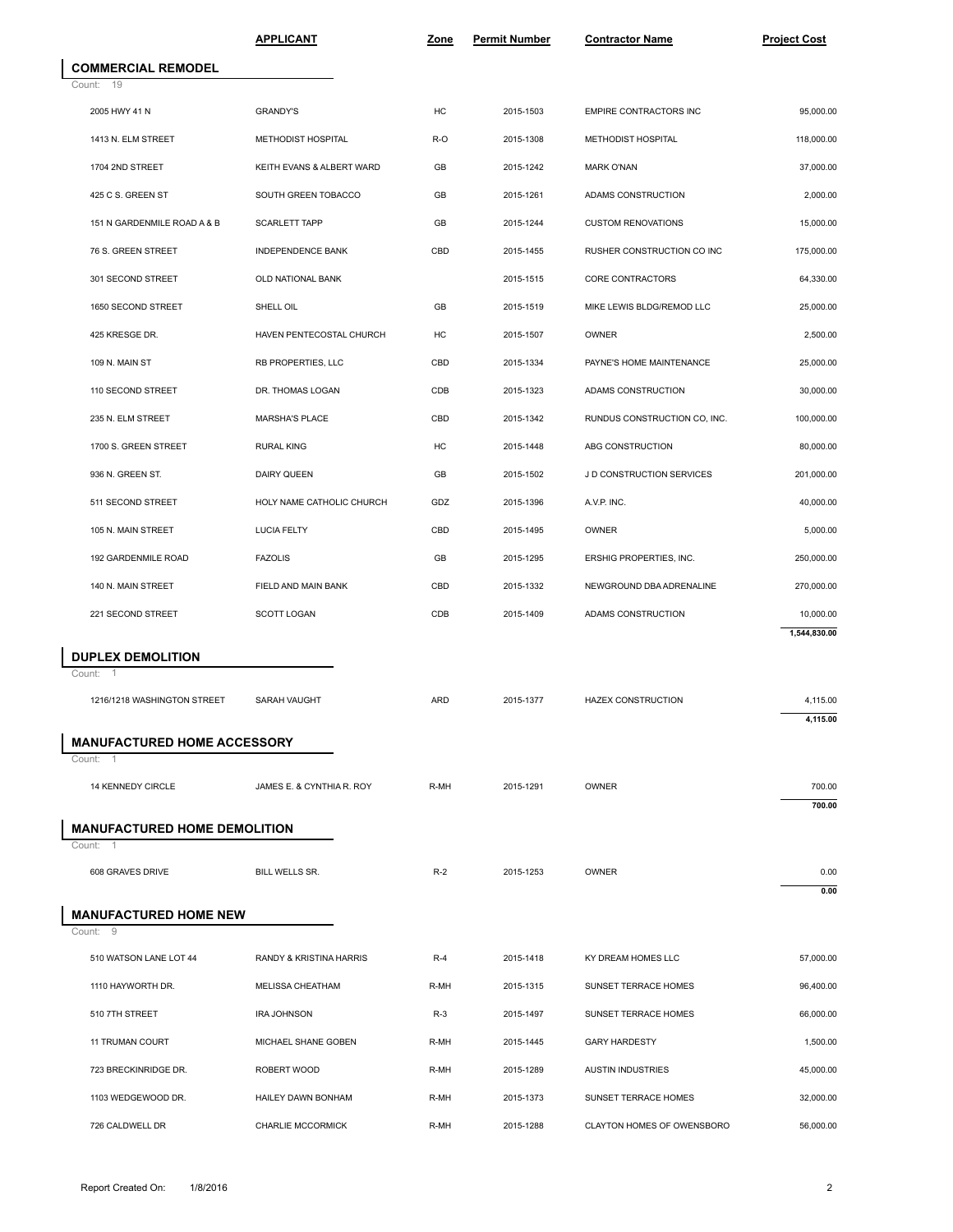|                                             | <b>APPLICANT</b>                           | Zone      | <b>Permit Number</b>   | <b>Contractor Name</b>                              | <b>Project Cost</b>          |
|---------------------------------------------|--------------------------------------------|-----------|------------------------|-----------------------------------------------------|------------------------------|
|                                             |                                            |           |                        |                                                     |                              |
| 2333 OLD CORYDON ROAD                       | RICHARD HUFFINES                           | $R-2$     | 2015-1404              | <b>GARY HARDESTY</b>                                | 20,000.00                    |
| 2279 OLD CORYDON ROAD                       | KURT & LISA RAY                            | $R-2$     | 2015-1443              | KY DREAM HOMES LLC                                  | 50,000.00<br>423,900.00      |
| <b>MULTI FAMILY NEW</b>                     |                                            |           |                        |                                                     |                              |
| Count: 3                                    |                                            |           |                        |                                                     |                              |
| 28 N. MCKINLEY ST                           | WARM RESIDENCES II                         | $R-4$     | 2015-1474              | CLAYTON WATKINS CONSTRUCTION                        | 4,343,000.00                 |
| 316 N. ELM STREET                           | ROBERT CORNBLEET<br>COLONIAL SENIOR LIVING | CBD       | 2015-1447              | ROBERT CORNBLEET LLC                                | 400,000.00                   |
| 6521 ADAMS LANE                             |                                            | R-PUD     | 2015-1464              | SEUFERT CONSTRUCTION CO.                            | 5,250,000.00<br>9,993,000.00 |
| <b>SIGN NEW</b>                             |                                            |           |                        |                                                     |                              |
| Count:<br>-41                               |                                            |           |                        |                                                     |                              |
| 146 MCKINLEY ST.                            | SPACE RENTAL CO                            | $M-1$     | 2015-1338              | HANKS NEON & PLASTIC SERVICE                        | 12,000.00                    |
| 700 E SECOND ST                             | DOMINO'S<br><b>HENDERSON NAILS</b>         | GDZ<br>HC | 2015-1305              | CUSTOM SIGN & ENGINEERING, INC<br><b>HUSK SIGNS</b> | 3,500.00<br>2,000.00         |
| 2480 HWY 41 N<br>1998 BARRET COURT, SUITE A | MICHAEL MAYRON MD                          | GB        | 2015-1279<br>2015-1303 | SIGNS DESIGN                                        | 850.00                       |
|                                             |                                            |           |                        |                                                     |                              |
| 201 THIRD STREET                            | <b>BIG RIVERS ELECTRIC</b>                 | CBD       | 2015-1281              | <b>HUSK SIGNS</b>                                   | 18,000.00                    |
| 1704 SECOND STREET                          | ST. CAMILLUS URGENT CARE                   | GB        | 2015-1316              | SIGN CRAFTERS                                       | 25,000.00                    |
| 316 14TH STREET                             | EVERBRITE, LLC                             | GB        | 2015-1263              | ALVEY'S SIGN CO                                     | 1,435.00                     |
| 402 SMITH AVE.                              | MIKE FRALEY                                | НC        | 2015-1326              | SIGNS DESIGN                                        | 850.00                       |
| 197 HWY 41 S                                | LEFLERS                                    | HC        | 2015-1307              | <b>HUSK SIGNS</b>                                   | 1,000.00                     |
| 2630 C HWY 41N                              | SPUDZ N STUFF                              | НC        | 2015-1266              | ALVEY'S SIGN CO                                     | 3,200.00                     |
| 730 SECOND STREET                           | CARTER AGENCY, ALLSTATE                    | GDZ       | 2015-1278              | <b>HUSK SIGNS</b>                                   | 3,000.00                     |
| 1303 SECOND ST                              | SPACE RENTAL CO                            |           | 2015-1337              | HANKS NEON & PLASTIC SERVICE                        | 12,000.00                    |
| 3-C S. MCKINLEY STREET                      | CATON ELECTRIC                             | $M-1$     | 2015-1276              | OWNER                                               | 200.00                       |
| 1555 S. GREEN ST.                           | FARMER'S BANK AND TRUST                    | НC        | 2015-1343              | A & B SIGN COMPANY                                  | 8,800.00                     |
| 2000 N ELM STREET                           | KRISTOPER BEIKMAN, MD                      | R-O       | 2015-1285              | <b>SIGN CRAFTERS</b>                                | 2,000.00                     |
| 197 HWY 41 S                                | LEFLERS BODY SHOP                          | HC        | 2015-1282              | <b>HUSK SIGNS</b>                                   | 3,600.00                     |
| 603 BARRET BLVD                             | ANIMAL HOUSE VET. SER.                     | GB        | 2015-1268              | CUSTOM SIGN & ENGINEERING, INC                      | 7,770.00                     |
| 1624 SECOND STREET                          | KNIGHT'S COMICS & GAMES                    | GB        | 2015-1362              | SIGNS DESIGN                                        | 1,000.00                     |
| 192 GARDENMILE ROAD                         | <b>FAZOLI'S</b>                            | GB        | 2015-1371              | <b>HUSK SIGNS</b>                                   | 7,500.00                     |
| 751 HWY 41 S                                | <b>CLARKE POWER SERVICES</b>               |           | 2015-1283              | SIGN CRAFTERS                                       | 6,000.00                     |
| 34 N. GREEN ST.                             | TOMBLINSON MONUMENT CO.                    | CBD       | 2015-1335              | SIGNS DESIGN                                        | 800.00                       |
| 2011 HWY 60 E                               | OLD NATIONAL BANK                          | HC        | 2015-1485              | OWNER                                               | 300.00                       |
| 235 N. ELM STREET                           | <b>MARSHA'S PLACE</b>                      | CBD       | 2015-1466              | CUSTOM SIGN & ENGINEERING, INC                      | 4,000.00                     |
| 1720 SECOND STREET                          | FIELD & MAIN BANK                          | GB        | 2015-1252              | NW SIGN INDUSTRIES                                  | 5,200.00                     |
| 419 N. GREEN STREET                         | GO WIRELESS OF EVANSVILLE                  | GB        | 2015-1468              | PROSIGN LLC                                         | 1,300.00                     |
| 400 BARRET BLVD.                            | FIELD & MAIN BANK                          | HC        | 2015-1251              | NW SIGN INDUSTRIES                                  | 8,860.00                     |
| 140 N MAIN ST                               | FIELD & MAIN BANK                          | CBD       | 2015-1249              | NW SIGN INDUSTRIES                                  | 18,840.00                    |
| 312 N. GREEN STREET                         | <b>BELTONE</b>                             | CDB       | 2015-1421              | SIGNS DESIGN                                        | 350.00                       |
| 702 A BARRETT BLVD.                         | TRI-STATE 401K                             | R-O       | 2015-1477              | <b>SIGN CRAFTERS</b>                                | 1,500.00                     |
| 808 N GREEN STREET                          | <b>ICE FOR LESS</b>                        | GB        | 2015-1461              | OWNER                                               | 500.00                       |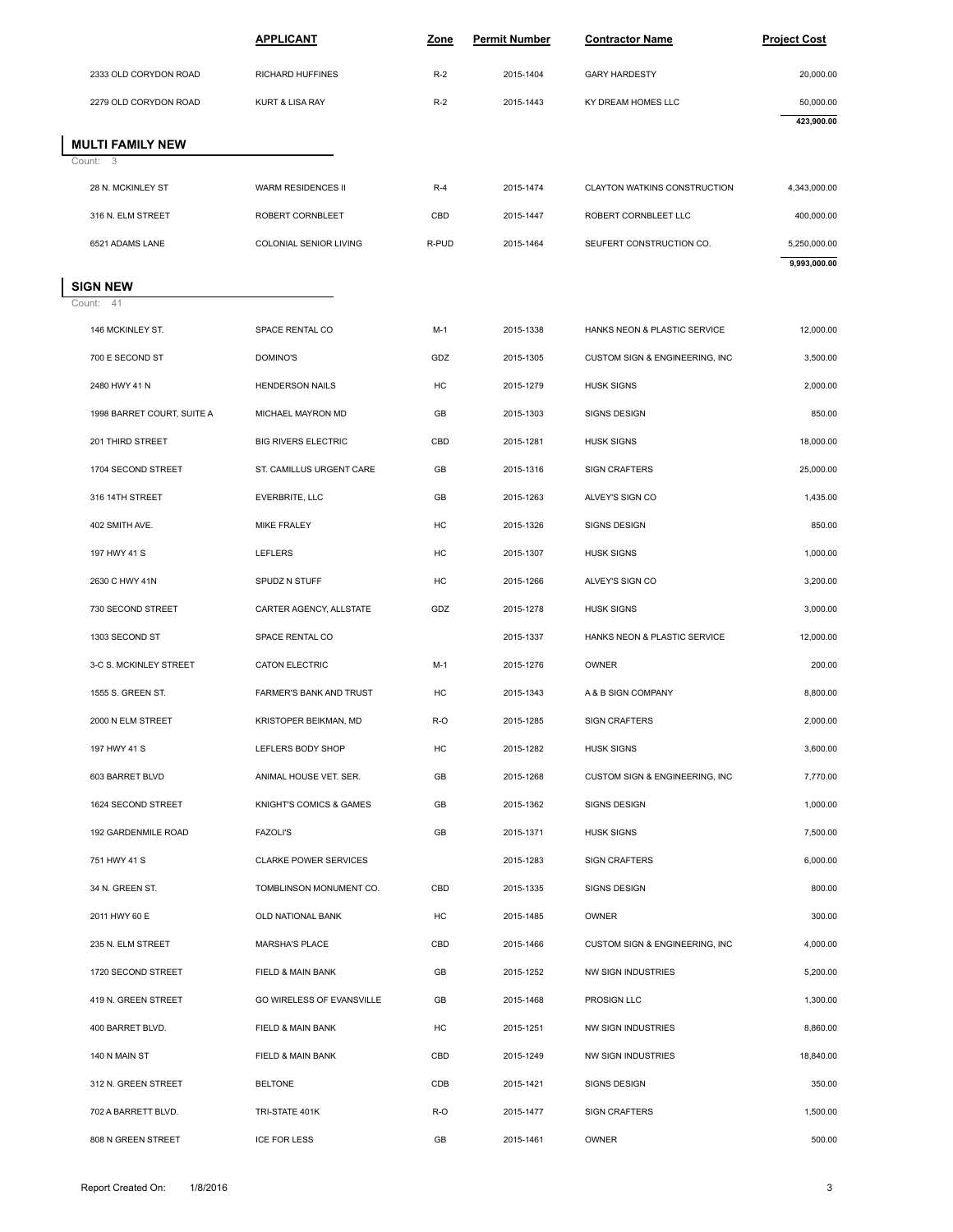|                        | <b>APPLICANT</b>        | Zone | <b>Permit Number</b> | <b>Contractor Name</b>         | <b>Project Cost</b> |
|------------------------|-------------------------|------|----------------------|--------------------------------|---------------------|
| 349 STARLITE DRIVE     | EVANSVILLE TEACHERS FCU | GB   | 2015-1484            | PEYRONNIN CONSTRUCTION CO INC  | 32,000.00           |
| 2709 HWY 41 N          | VALOR OIL               | HC   | 2015-1248            | CUSTOM SIGN & ENGINEERING, INC | 8,700.00            |
| 701 N GREEN ST         | 150 MOTORS              | GB   | 2015-1246            | SIGNS DESIGN                   | 325.00              |
| 1205 A S. GREEN ST.    | CHRISTINA HENDERSON     | GB   | 2015-1491            | <b>OWNER</b>                   | 100.00              |
| 2630 HWY 41 N SUITE C  | EDWARD JONES            | HC   | 2015-1494            | <b>SIGN CRAFTERS</b>           | 3,000.00            |
| 701 N GREEN STREET     | 150 MOTORS              | GB   | 2015-1245            | SIGNS DESIGN                   | 325.00              |
| 410 S. GREEN STREET    | SOLID ROCK TABERNACLE   | GB   | 2015-1504            | <b>OWNER</b>                   | 318.00              |
| 401 S. GREEN STREET    | DOLLAR TREE, INC.       | GB   | 2015-1505            | ANCHOR SIGN INC.               | 3,320.00            |
| 192 GARDENMILE RD      | <b>FAZOLI'S</b>         | GB   | 2015-1523            | <b>HUSK SIGNS</b>              | 5,500.00            |
| 151 N. GARDENMILE ROAD | <b>EVERYDAY FITNESS</b> | GB   | 2015-1247            | <b>SIGN CRAFTERS</b>           | 4,000.00            |
| 702 BARRET BLVD        | TRI-STATE 401K          | R-O  | 2015-1429            | SIGNS DESIGN                   | 300.00              |
| IGN REPLACEMENT        |                         |      |                      |                                | 219,243.00          |
| ount: 2                |                         |      |                      |                                |                     |
| 940 N. ELM STREET      | <b>BILLY RAY</b>        | R-O  | 2015-1361            | SIGNS DESIGN                   | 350.00              |
| 2746 US HWY 41 N       | HENDERSON CHEVROLET     | HC   | 2015-1274            | ALVEY'S SIGN CO                | 12,300.00           |

# **SIGN REPLACEMENT**<br>Count: 2

| 702 BARRET BLVD                | TRI-STATE 401K                 | R-O   | 2015-1429 | SIGNS DESIGN        | 300.00     |
|--------------------------------|--------------------------------|-------|-----------|---------------------|------------|
|                                |                                |       |           |                     | 219,243.00 |
| <b>SIGN REPLACEMENT</b>        |                                |       |           |                     |            |
| Count: 2                       |                                |       |           |                     |            |
| 940 N. ELM STREET              | <b>BILLY RAY</b>               | R-O   | 2015-1361 | SIGNS DESIGN        | 350.00     |
| 2746 US HWY 41 N               | HENDERSON CHEVROLET            | HC    | 2015-1274 | ALVEY'S SIGN CO     | 12,300.00  |
|                                |                                |       |           |                     | 12,650.00  |
| <b>SINGLE FAMILY ACCESSORY</b> |                                |       |           |                     |            |
| Count: 67                      |                                |       |           |                     |            |
| 2487 BALMORAL DRIVE            | <b>BRYAN &amp; DARCY LUCAS</b> | $R-1$ | 2015-1482 | JOHNNIE HOUCHIN     | 36,000.00  |
| 1769 MADISON STREET            | <b>BEN TAPPAN</b>              | AG    | 2015-1364 | <b>BRAD KEELING</b> | 2,500.00   |

#### **SINGLE FAMILY ACCESSORY**

| 2746 US HWY 41 N              | HENDERSON CHEVROLET         | HC    | 2015-1274 | ALVEY'S SIGN CO           | 12,300.00 |  |  |  |  |  |
|-------------------------------|-----------------------------|-------|-----------|---------------------------|-----------|--|--|--|--|--|
| <b>INGLE FAMILY ACCESSORY</b> |                             |       |           |                           | 12,650.00 |  |  |  |  |  |
| ount: 67                      |                             |       |           |                           |           |  |  |  |  |  |
| 2487 BALMORAL DRIVE           | BRYAN & DARCY LUCAS         | $R-1$ | 2015-1482 | JOHNNIE HOUCHIN           | 36,000.00 |  |  |  |  |  |
| 1769 MADISON STREET           | <b>BEN TAPPAN</b>           | AG    | 2015-1364 | <b>BRAD KEELING</b>       | 2,500.00  |  |  |  |  |  |
| 1100 LANDING MEADOWS DR.      | MARK & CHALON BUTLER        | R-PUD | 2015-1341 | OWNER                     | 3,000.00  |  |  |  |  |  |
| 1937 WASHINGTON ST            | <b>DOUGLAS TABOR</b>        | $R-2$ | 2015-1487 | <b>OWNER</b>              | 6,000.00  |  |  |  |  |  |
| 843 ASPEN CT.                 | <b>KENNY GALBRAITH</b>      | $R-4$ | 2015-1412 | OUTBACK POOL, SPA & PATIO | 39,000.00 |  |  |  |  |  |
| 2122 ZION ROAD                | WILLIAM T. DAVIS            | $R-2$ | 2015-1411 | <b>OWNER</b>              | 3,000.00  |  |  |  |  |  |
| 600 MARTIN DRIVE              | CHARLES HAZEL               | $R-2$ | 2015-1296 | OWNER                     | 1,300.00  |  |  |  |  |  |
| 2527 KNOLL TOP LANE           | <b>JOHN BUSH</b>            | $R-2$ | 2015-1483 | TUFF SHED/OWNER           | 1,000.00  |  |  |  |  |  |
| 612 LARUE ROAD                | DONALD & RUTH MCCORD        | $R-2$ | 2015-1488 | <b>OWNER</b>              | 800.00    |  |  |  |  |  |
| 1820 TURNAGAIN DR             | SAM FULCHER & TERRY FULCHER | $R-2$ | 2015-1351 | <b>OWNER</b>              | 400.00    |  |  |  |  |  |
| 4015 DENISE DR.               | <b>HAROLD MELTON</b>        | $R-2$ | 2015-1481 | OWNER                     | 1,900.00  |  |  |  |  |  |
| 2495 SUMMIT DR.               | <b>JONATHAN MCQUINN</b>     | $R-4$ | 2015-1354 | <b>OWNER</b>              | 1,950.00  |  |  |  |  |  |
| 320 12TH ST                   | <b>LARRY PENNINGTON</b>     | $R-2$ | 2015-1355 | <b>OWNER</b>              | 1,500.00  |  |  |  |  |  |
| 1011 HOMESTEAD TRAIL          | CECIL C. TAYLOR             | $R-2$ | 2015-1356 | <b>OWNER</b>              | 1,800.00  |  |  |  |  |  |
| 2381 CARTER                   | JOHN KOONCE                 | $R-2$ | 2015-1357 | PREMIER PORTABLE BUILDING | 5,000.00  |  |  |  |  |  |
| 3232 CULPEPPER                | <b>BRANDON HARTMIRE</b>     | $R-2$ | 2015-1398 | <b>BARNS N MORE INC</b>   | 3,000.00  |  |  |  |  |  |
| 1202 GLENSHIEL DRIVE          | <b>BRIAN J. ETTENSOHN</b>   | $R-1$ | 2015-1363 | <b>OWNER</b>              | 4,500.00  |  |  |  |  |  |
| 1025 N. MAIN ST.              | SUSIE RIDEOUT               | $R-1$ | 2015-1349 | <b>MARK SELLARS</b>       | 1,000.00  |  |  |  |  |  |
| 1272 HUNTSPOINT WAY           | <b>CHARLIE MATTHEWS</b>     | $R-1$ | 2015-1499 | <b>NEIL FLOYD</b>         | 1,200.00  |  |  |  |  |  |
| 1286 TARANSAY DR              | <b>LORENZO ESTES</b>        | $R-1$ | 2015-1309 | TIM DUNCAN TRUCKING       | 3,000.00  |  |  |  |  |  |
| 603 S ELM ST.                 | TONY CLAYTON                | $R-2$ | 2015-1243 | <b>OWNER</b>              | 4,000.00  |  |  |  |  |  |
| 114 CLARK STREET              | <b>VICKI BEAN</b>           | $R-3$ | 2015-1525 | PREMIER PORTABLE BUILDING | 2,385.00  |  |  |  |  |  |
|                               |                             |       |           |                           |           |  |  |  |  |  |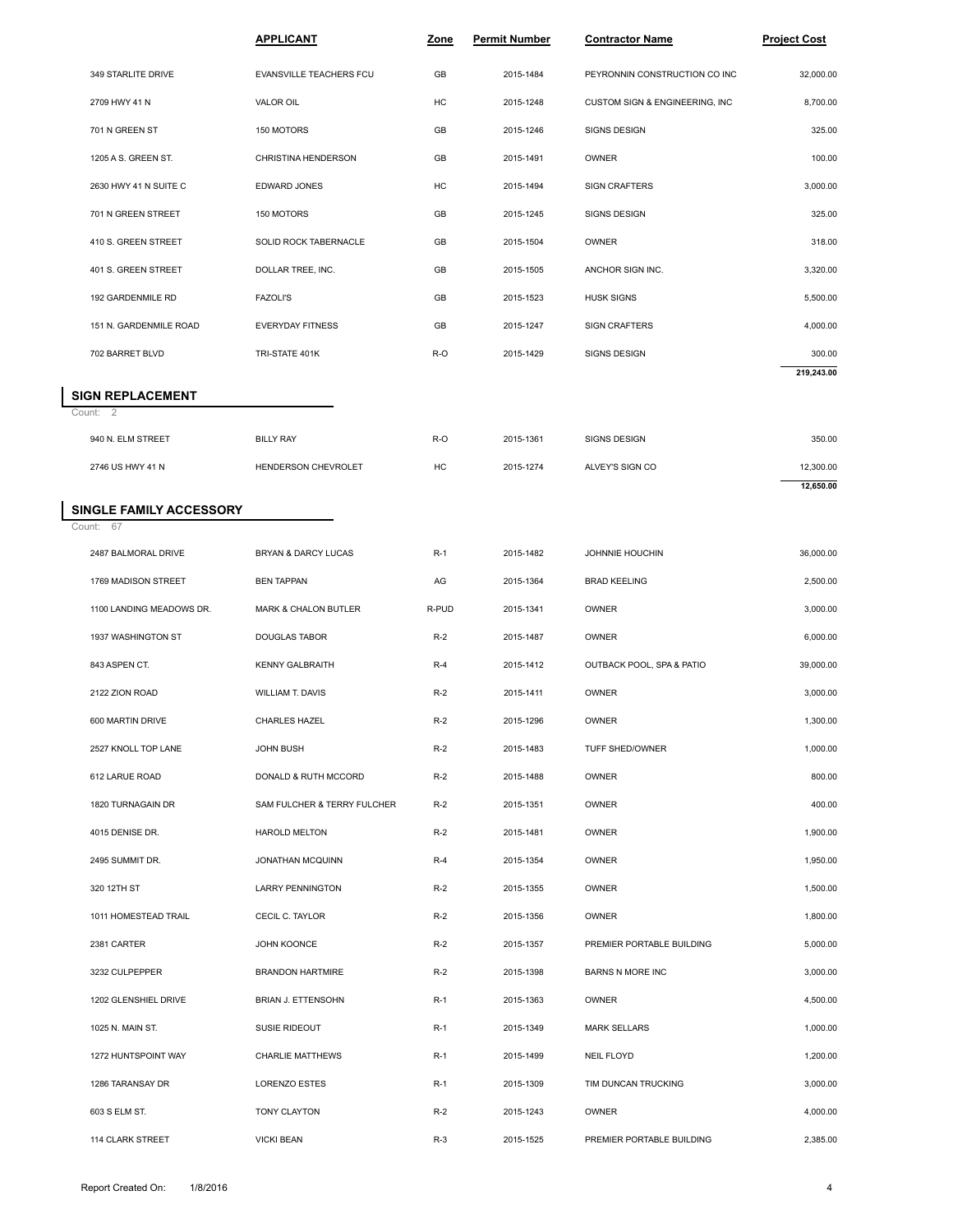|                           | <b>APPLICANT</b>                  | <u>Zone</u> | <b>Permit Number</b> | <b>Contractor Name</b>         | <b>Project Cost</b> |
|---------------------------|-----------------------------------|-------------|----------------------|--------------------------------|---------------------|
| 625 N. MAIN STREET        | JULE MCCLELLAN                    | $R-2$       | 2015-1422            | <b>RON SPENCER</b>             | 8,000.00            |
| 601 MARYWOOD DR           | <b>RANDY JONES</b>                | $R-2$       | 2015-1506            | PREMIER PORTABLE BUILDING      | 3,000.00            |
| 2623 CATALINA DR          | <b>BELINDA HYBARGER</b>           | $R-2$       | 2015-1425            | PREMIER PORTABLE BUILDING      | 1,975.00            |
| 219 TARTAN                | <b>SANDY CULLEY</b>               | $R-1$       | 2015-1318            | NELSON HOME IMPROVEMENTS       | 6,000.00            |
| 1625 STERLING CREEK DR.   | JEFF & TABATHA MENSER             | $R-2$       | 2015-1322            | <b>OWNER</b>                   | 2,200.00            |
| 271 E. FOX HOLLOW RUN     | DONALD L. KNIGHT                  | R-PUD       | 2015-1339            | MICHAEL HUGHES EXCAVATING      | 5,000.00            |
| 674 CANOE CREEK           | DARRELL CLARY                     | R-PUD       | 2015-1325            | <b>OWNER</b>                   | 4,023.00            |
| 632 CLAY STREET           | DANNY MENSER                      | ARD         | 2015-1258            | <b>OWNER</b>                   | 3,000.00            |
| 1649 S. MAIN STREET       | ANGELA & RANDALL SUTHERLAND       | $R-2$       | 2015-1426            | <b>OWNER</b>                   | 2,500.00            |
| 342 WESTFIELD LANE        | DANIEL & AMY HANCOCK              | $R-2$       | 2015-1415            | CAVANAUGH POOL, SPA, PATIO INC | 9,300.00            |
| 1225 LOEB STREET          | <b>CONNIE &amp; MIKE ERICKSON</b> | ARD         | 2015-1493            | OWNER                          | 6,000.00            |
| 1609 STERLING CREEK DRIVE | <b>MIKE GREEN</b>                 | $R-2$       | 2015-1333            | OWNER                          | 500.00              |
| 1882 S. GREEN ST          | TRENT MCCONNELL                   | HC          | 2015-1492            | OASIS BACKYARD POOLS           | 36,000.00           |
| 1649 S. MAIN STREET       | ANGELA & RANDALL SUTHERLAND       | $R-2$       | 2015-1427            | OUTBACK POOL, SPA & PATIO      | 5,000.00            |
| 726 CALDWELL DR           | CHARLIE MCCORMICK                 | R-MH        | 2015-1336            | BETTER BUILT BARNS             | 1,412.00            |
| 519 FAGAN STREET          | <b>TAMMY JACKSON</b>              | ARD         | 2015-1413            | PREMIER PORTABLE BUILDING      | 2,615.00            |
| 2717 ZION ROAD            | DONALD JOHNSON                    | $R-1$       | 2015-1324            | OWNER                          | 2,875.00            |
| 2024 BROOKSTONE DRIVE     | JERRY & VICKI GENTRY              | $R-1$       | 2015-1522            | BETTER BUILT BARNS             | 3,000.00            |
| 559 SIOUX LANE            | TROY D. MARTIN JR.                | R-PUD       | 2015-1267            | 41A BARNS                      | 2,800.00            |
| 2548 REDBUD LANE          | <b>GREG &amp; LINDA MORGAN</b>    | $R-2$       | 2015-1277            | OWNER                          | 900.00              |
| 301 KERRY LANE            | DOUG & JOANN PFINGSTON            | $R-1$       | 2015-1459            | NELSON HOME IMPROVEMENTS       | 35,000.00           |
| 2507 SPRINGER ROAD        | BILLY R GOOTEE                    | $R-2$       | 2015-1509            | BETTER BUILT BARNS             | 2,200.00            |
| 467 CHIMNEY HILL LN       | DAN BECKER                        | $R-2$       | 2015-1366            | <b>NEIL FLOYD</b>              | 4,900.00            |
| 2931 NORTHRIDGE PATH      | DONALD & DENISE WELCH             | $R-2$       | 2015-1512            | OWNER                          | 500.00              |
| 383 W. FOX HOLLOW RUN     | <b>JERRY MCKINNEY</b>             | R-PUD       | 2015-1239            | BETTER BUILT BARNS             | 4,000.00            |
| 2440 JAMESTOWN DRIVE      | ROBERT SIEGLER                    | $R-2$       | 2015-1452            | PREMIER PORTABLE BUILDING      | 5,000.00            |
| 916 CENTER ST             | JONATHAN PLANTZ                   | $R-3$       | 2015-1271            | E-Z PORTABLE BUILDINGS         | 4,000.00            |
| 2446 JAMESTOWN DRIVE      | ANGELIA & DAVID MASCARO           | $R-2$       | 2015-1451            | OWNER                          | 3,000.00            |
| 124 S. JULIA STREET       | PATRICK BARRETT                   | ARD         | 2015-1391            | PREMIER PORTABLE BUILDING      | 3,200.00            |
| 2381 COBBLESTONE DR       | RAYMOND TAPP                      | $R-1$       | 2015-1392            | OWNER                          | 2,600.00            |
| 2441 COBBLESTONE DRIVE    | DANNY BACK                        | $R-1$       | 2015-1437            | BETTER BUILT BARNS             | 1,750.00            |
| 236 OLD ORCHARD LANE      | KARA AND ED COBB                  | $R-1$       | 2015-1435            | OWNER                          | 1,600.00            |
| 527 S. ALVASIA STREET     | <b>TAMRA HARVEY</b>               | $R-3$       | 2015-1434            | PREMIER PORTABLE BUILDING      | 2,415.00            |
| 435 NORRIS LANE           | JOHN BERRONG                      | $R-2$       | 2015-1397            | HOWARD'S POST FRAME BUILDING   | 17,000.00           |
| 301 HERRON AVE            | <b>RUSSELL BRISTER</b>            | $R-2$       | 2015-1517            | <b>STURDY BUILT</b>            | 5,000.00            |
| 2023 COUNTRY DRIVE        | DALIA BONNER                      | $R-2$       | 2015-1374            | OWNER                          | 3,000.00            |
| 1024 N. ELM STREET        | JASON WARD                        | $R-2$       | 2015-1367            | LAMBERT'S POST FRAME BUILDINGS | 11,000.00           |
| 133 HUBBARD LANE          | LISA MEYER                        | $R-2$       | 2015-1368            | OWNER                          | 719.00              |
| 632 SEVENTH STREET        | <b>LAURA HILL</b>                 | $R-3$       | 2015-1408            | KENTUCKY CHANGERS - CDBG       | 0.00                |
|                           |                                   |             |                      |                                |                     |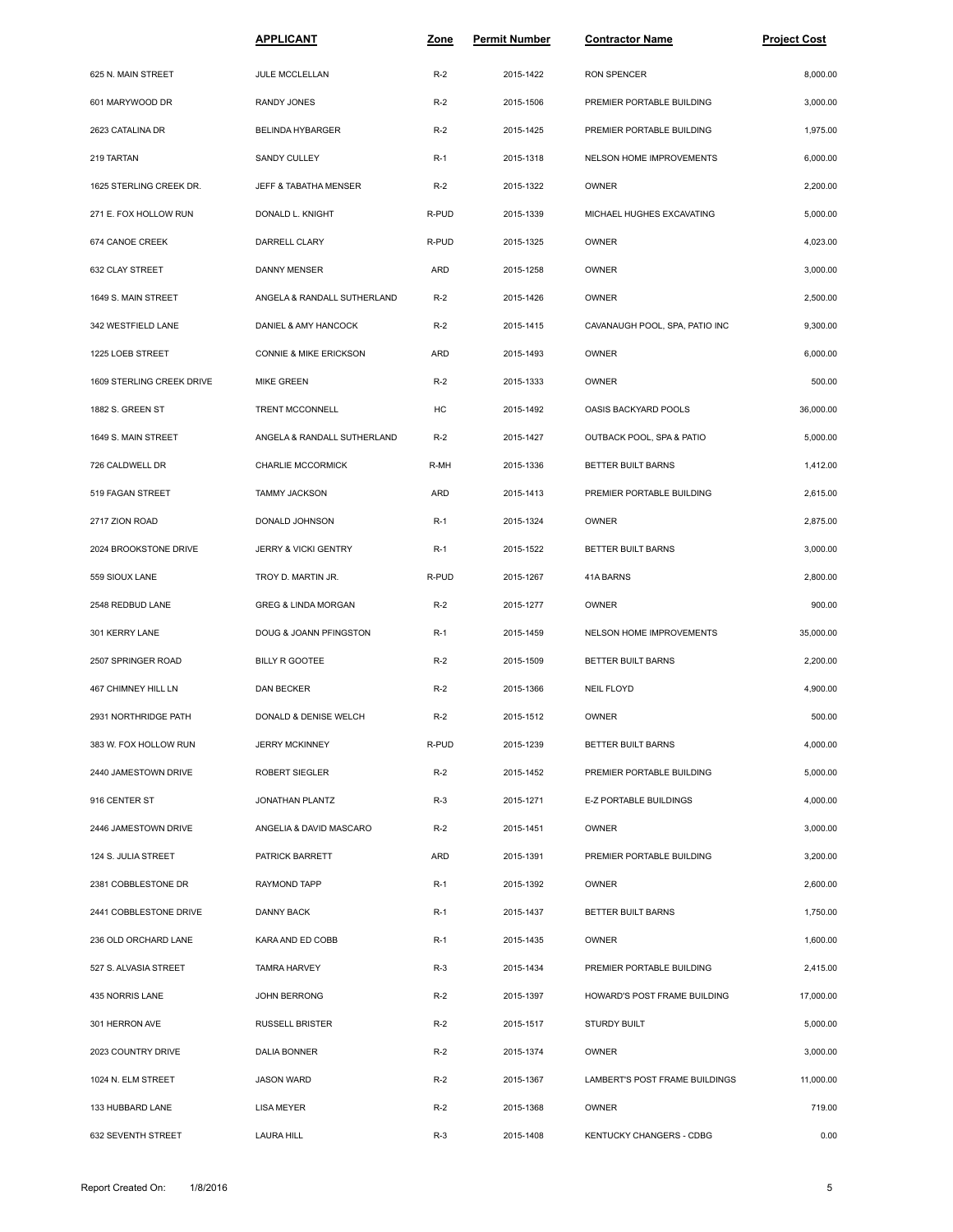|                             | <b>APPLICANT</b>              | Zone  | <b>Permit Number</b> | <b>Contractor Name</b>          | <b>Project Cost</b> |  |
|-----------------------------|-------------------------------|-------|----------------------|---------------------------------|---------------------|--|
| 610 SHORT SEVENTH STREET    | <b>JOYCE CHESTER</b>          | $R-3$ | 2015-1406            | <b>KENTUCKY CHANGERS - CDBG</b> | 0.00                |  |
| 25 N. JULIA STREET          | WILLIAM & BARBARA CHAMBERS    | $R-3$ | 2015-1405            | <b>KENTUCKY CHANGERS - CDBG</b> | 0.00                |  |
| 716 N. MAIN STREET          | PASCAL & ELAINE BENSON        | $R-1$ | 2015-1255            | ROYAL CREST HOMES               | 30,000.00           |  |
| 965 OSAGE DRIVE             | <b>DWIGHT &amp; KIM SWIFT</b> | $R-2$ | 2015-1284            | TIM DUNCAN TRUCKING             | 6,000.00            |  |
| 1229 S. MAIN STREET         | CHARLES MULLIGAN              | $R-2$ | 2015-1471            | ROYSTER CONSTRUCTION LLC        | 3,600.00            |  |
| 2360 DUNDONNELL DR.         | JEFFERY ZACK                  | $R-1$ | 2015-1473            | BETTER BUILT BARNS              | 1,400.00            |  |
|                             |                               |       |                      |                                 | 378,219.00          |  |
| <b>NGLE FAMILY ADDITION</b> |                               |       |                      |                                 |                     |  |
| ount: 20                    |                               |       |                      |                                 |                     |  |
| 891 CONSTANZA DRIVE         | ANTHONY W. DRURY              | $R-2$ | 2015-1417            | J.D. BLACKSTON                  | 18,000.00           |  |
| 614 CANOE CREEK             | RICHARD SCHOFFNER             | R-PUD | 2015-1241            | ADAMS CONSTRUCTION              | 15,000.00           |  |

#### Count: 20 **SINGLE FAMILY ADDITION**

I

| 2360 DUNDONNELL DR.      | JEFFERY ZACK                   | $R-1$      | 2015-1473 | BETTER BUILT BARNS                                  | 1,400.00<br>378,219.00 |  |
|--------------------------|--------------------------------|------------|-----------|-----------------------------------------------------|------------------------|--|
| SINGLE FAMILY ADDITION   |                                |            |           |                                                     |                        |  |
| 20<br>Count:             |                                |            |           |                                                     |                        |  |
| 891 CONSTANZA DRIVE      | ANTHONY W. DRURY               | $R-2$      | 2015-1417 | J.D. BLACKSTON                                      | 18,000.00              |  |
| 614 CANOE CREEK          | RICHARD SCHOFFNER              | R-PUD      | 2015-1241 | ADAMS CONSTRUCTION                                  | 15,000.00              |  |
| 2442 BALMORAL DR.        | SHANNON MONTGOMERY             | $R-1$      | 2015-1432 | <b>OWNER</b>                                        | 3,000.00               |  |
| 3024 FIELDSTONE          | <b>BUTCH ROBERGE</b>           | $R-2$      | 2015-1478 | ROYAL CREST HOMES DBA B&M                           | 50,000.00              |  |
| 2 COLONIAL COURT         | <b>BARBARA SMITH</b>           | $R-1$      | 2015-1465 | PAUL SHOULDERS BUILDERS INC                         | 2,500.00               |  |
| 2525 W. DAFFODIL COURT   | MARK & JANE VAUGHN             | $R-2$      | 2015-1265 | CHAMPION WINDOW COMPANY OF<br><b>EVANSVILLE LLC</b> | 15,000.00              |  |
| 637 MARTIN DRIVE         | <b>RON COOPER</b>              | $R-2$      | 2015-1444 | H & H CONSTRUCTION                                  | 6,000.00               |  |
| 942 HILLMONT DRIVE       | <b>ROBIN CROOKS</b>            | R-PUD      | 2015-1317 | <b>OWNER</b>                                        | 10,000.00              |  |
| 220 SIXTH STREET         | V. E. CORNBLEET                | $R-2$      | 2015-1369 | ROBERT CORNBLEET LLC                                | 38,000.00              |  |
| 208 TARTAN DR.           | <b>GENE WHITLEDGE</b>          | $R-1$      | 2015-1319 | NELSON HOME IMPROVEMENTS                            | 15,000.00              |  |
| 502 CHESTNUT STREET      | <b>CHRIS YELTON</b>            | $R-2$      | 2015-1501 | HMS HOME MAINTENANCE SERVICE                        | 95,000.00              |  |
| 23 S. MAIN STREET        | <b>STEVE MARTIN</b>            | CBD        | 2015-1299 | <b>MARK SELLARS</b>                                 | 4,650.00               |  |
| 418 S. ELM STREET        | <b>GLEN &amp; JUDY STONE</b>   | $R-2$      | 2015-1513 | <b>OWNER</b>                                        | 50,000.00              |  |
| 2006 MORNING DOVE CT.    | JOSEPH M RHODES                | $R-2$      | 2015-1348 | RANDALL WILLIAMS                                    | 2,000.00               |  |
| 333 ELK AVE              | <b>LAURA ROBERTS</b>           | $R-2$      | 2015-1453 | <b>MARK SELLARS</b>                                 | 2,000.00               |  |
| 117 N. INGRAM ST         | <b>KAREN NELSON</b>            | $RF-3$     | 2015-1518 | RM SPECIALTIES                                      | 38,000.00              |  |
| 1216 N. ELM STREET       | <b>BOB &amp; PAT HARVEY</b>    | $R-2$      | 2015-1375 | L N G BUILDERS                                      | 12,000.00              |  |
| 1008 MARYWOOD DRIVE      | CLINTON DRENNAN & EDNA COLLINS | $R-2$      | 2015-1454 | <b>OWNER</b>                                        | 25,000.00              |  |
| 1140 LANDING MEADOWS DR. | RANDY & LINDA CLARY            | R-PUD      | 2015-1457 | CHAMPION WINDOW COMPANY OF<br><b>EVANSVILLE LLC</b> | 41,000.00              |  |
| 240 DIXON STREET         | <b>KEVIN FRANKE</b>            | $R-2$      | 2015-1358 | HMS HOME MAINTENANCE SERVICE                        | 33,000.00              |  |
|                          |                                |            |           |                                                     | 475,150.00             |  |
| SINGLE FAMILY DEMOLITION |                                |            |           |                                                     |                        |  |
| 31<br>Count:             |                                |            |           |                                                     |                        |  |
| 1505 CLAY STREET         | <b>HORACE SHRADER</b>          | <b>ACD</b> | 2015-1298 | <b>OWNER</b>                                        | 3,000.00               |  |
| 403 EIGHTH STREET        | DR. TIM HOLT DMD               | GB         | 2015-1304 | <b>HAZEX CONSTRUCTION</b>                           | 4,650.00               |  |

### **SINGLE FAMILY DEMOLITION**

Count: 31

|                          |                           |            |           | <b>EVANSVILLE LLC</b>            |            |
|--------------------------|---------------------------|------------|-----------|----------------------------------|------------|
| 240 DIXON STREET         | <b>KEVIN FRANKE</b>       | $R-2$      | 2015-1358 | HMS HOME MAINTENANCE SERVICE     | 33,000.00  |
|                          |                           |            |           |                                  | 475,150.00 |
| SINGLE FAMILY DEMOLITION |                           |            |           |                                  |            |
| Count: 31                |                           |            |           |                                  |            |
| 1505 CLAY STREET         | <b>HORACE SHRADER</b>     | <b>ACD</b> | 2015-1298 | <b>OWNER</b>                     | 3,000.00   |
| <b>403 EIGHTH STREET</b> | DR. TIM HOLT DMD          | GB         | 2015-1304 | <b>HAZEX CONSTRUCTION</b>        | 4,650.00   |
| 31 S. JULIA STREET       | WM E TALLEY EST           | <b>ARD</b> | 2015-1386 | B & B HAULING & EXCAVATING, INC. | 3,215.00   |
| 1123 BURRIS STREET       | <b>LORA BETH MCKINNEY</b> | <b>ARD</b> | 2015-1292 | <b>HAZEX CONSTRUCTION</b>        | 5,000.00   |
| 803 CLAY STREET          | CORNELIUS WOODRUFF EST    | <b>ARD</b> | 2015-1401 | B & B HAULING & EXCAVATING, INC. | 2,645.00   |
| 33 BURDETTE STREET       | MARJORIE ASHLEY EST       | $R-3$      | 2015-1382 | B & B HAULING & EXCAVATING, INC. | 2,760.00   |
| 1121 HELM STREET         | PAUL J. TOMPKINS          | <b>ARD</b> | 2015-1383 | B & B HAULING & EXCAVATING, INC. | 2,420.00   |
| 34 S. ADAMS STREET       | <b>GARY SCHNEIDER</b>     | <b>ARD</b> | 2015-1511 | <b>OWNER</b>                     | 3,000.00   |
| 428 CHERRY STREET        | <b>DARREN LAWRENCE</b>    | $R-2$      | 2015-1526 | <b>HAZEX CONSTRUCTION</b>        | 8,000.00   |
|                          |                           |            |           |                                  |            |
|                          |                           |            |           |                                  |            |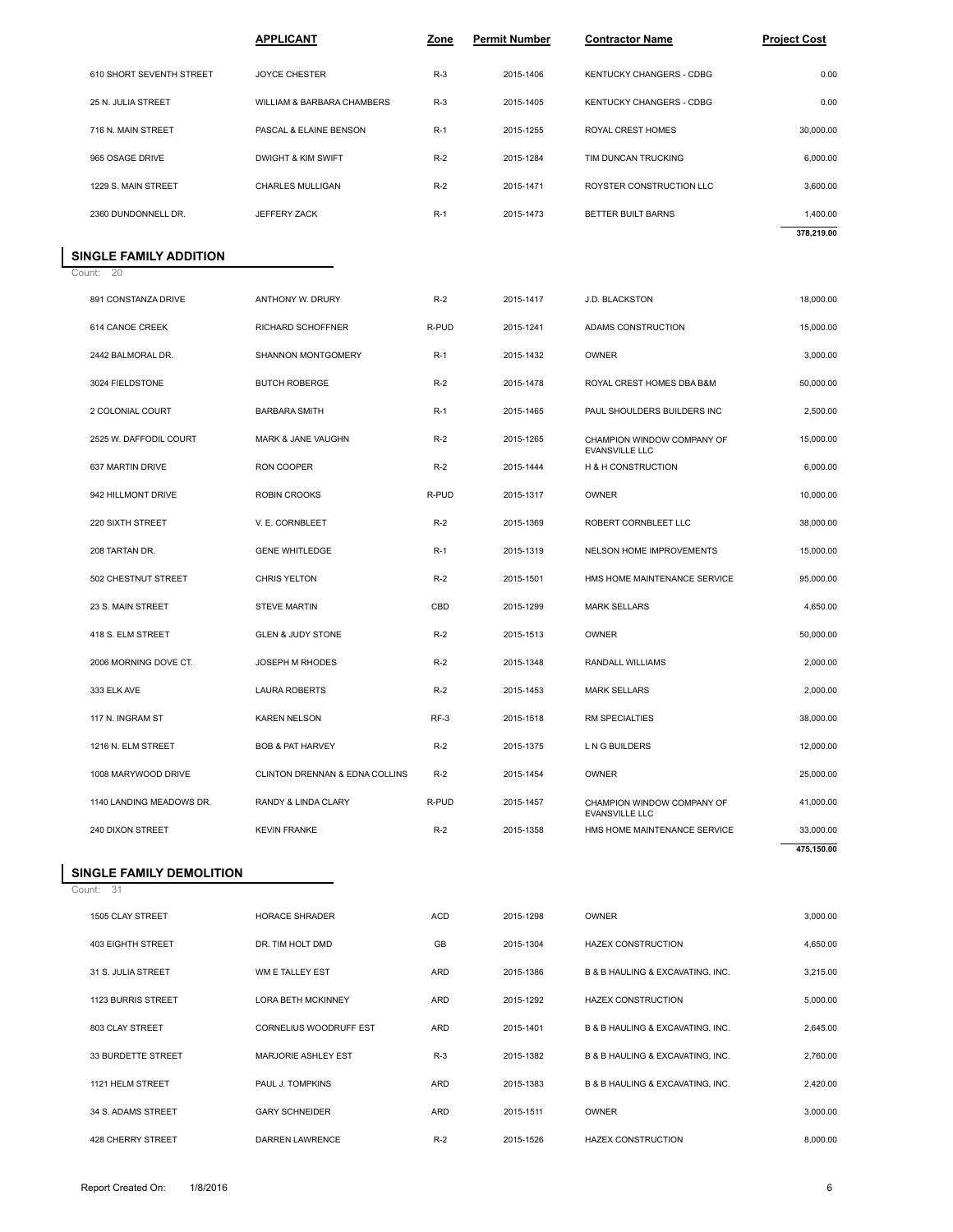|                                | <b>APPLICANT</b>                       | Zone       | <b>Permit Number</b> | <b>Contractor Name</b>           | <u>Project Cost</u> |
|--------------------------------|----------------------------------------|------------|----------------------|----------------------------------|---------------------|
| 933 SECOND STREET              | <b>HARVEY ERSHIG</b>                   | GDZ        | 2015-1508            | <b>OWNER</b>                     | 4,000.00            |
| 212 S. ADAMS ST                | STEVEN & MARY SHELTON                  | ARD        | 2015-1498            | HAZEX CONSTRUCTION               | 2,845.00            |
| 1021 CLAY STREET               | JAMES & MARY DONAHOO EST               | ARD        | 2015-1381            | HAZEX CONSTRUCTION               | 2,330.00            |
| 184 N. LINCOLN AVE.            | PALMER OIL                             | НC         | 2015-1514            | B & B HAULING & EXCAVATING, INC. | 6,000.00            |
| 1141 POWELL STREET             | DOROTHY L. GREEN EST                   | ARD        | 2015-1385            | B & B HAULING & EXCAVATING, INC. | 2,815.00            |
| 26 CENTER CIR                  | <b>GERTRUDE &amp; CHARLES CUMMINGS</b> | $R-3$      | 2015-1402            | B & B HAULING & EXCAVATING, INC. | 1,500.00            |
| 109 THOMPSON STREET            | <b>DANIEL GRIFFIN</b>                  | ARD        | 2015-1403            | B & B HAULING & EXCAVATING, INC. | 2,645.00            |
| 1 N. JULIA STREET              | CHARLES & BRENDA PIPPIN                | $R-3$      | 2015-1424            | ADAMS CONSTRUCTION               | 2,160.00            |
| 220 ROONEY DRIVE               | MRS. HERZOG                            | $R-2$      | 2015-1428            | B & B HAULING & EXCAVATING, INC. | 1,800.00            |
| 1501 O'BYRNE STREET            | <b>RONNIE TURNER</b>                   | ARD        | 2015-1472            | M. BOWLING, INC.                 | 3,120.00            |
| 611 SECOND STREET              | CHARLES E BRANSON REAL ESTATE          | GDZ        | 2015-1433            | DOUBLE A SERVICES INC.           | 5,000.00            |
| 440 GABE STREET                | <b>MARTHA GLENN</b>                    |            | 2015-1384            | B & B HAULING & EXCAVATING, INC. | 2,420.00            |
| 224 BLUERIDGE DR.              | <b>BERNIE G. BISHOP</b>                | $R-2$      | 2015-1346            | OWNER                            | 100.00              |
| 220 KREIL AVE                  | ROYSTER REAL ESTATE, LLC               | $R-2$      | 2015-1312            | HAZEX CONSTRUCTION               | 4,200.00            |
| 1715 WASHINGTON ST             | REBECCA STONE                          | $R-3$      | 2015-1321            | <b>OWNER</b>                     | 0.00                |
| 1415 HELM STREET               | <b>MELISSA ADAMS</b>                   | ACD        | 2015-1344            | HAZEX CONSTRUCTION               | 2,400.00            |
| 1438 HELM STREET               | LAURA GREEN THOMAS                     | ACD        | 2015-1345            | B & B HAULING & EXCAVATING, INC. | 2,505.00            |
| 997 FRONTIER DRIVE             | <b>GERALD ELDRIDGE</b>                 | $R-2$      | 2015-1379            | HAZEX CONSTRUCTION               | 3,050.00            |
| 133 HUBBARD LANE               | <b>LISA MEYER</b>                      | $R-2$      | 2015-1347            | <b>OWNER</b>                     | 200.00              |
| 1323 HELM STREET               | MARY M. POE                            | <b>ACD</b> | 2015-1378            | HAZEX CONSTRUCTION               | 3,130.00            |
| 224 S. ALVASIA STREET          | <b>JANE ECKERT</b>                     | ARD        | 2015-1423            | ADAMS CONSTRUCTION               | 2,500.00            |
| 225 MEADOW STREET              | EDWIN LITTLE                           | ARD        | 2015-1376            | <b>OWNER</b>                     | 3,000.00            |
|                                |                                        |            |                      |                                  | 92,410.00           |
| SINGLE FAMILY NEW<br>Count: 15 |                                        |            |                      |                                  |                     |
| 1 N. JULIA STREET              | CHARLES & BRENDA PIPPIN                | $R-3$      | 2015-1441            | ADAMS CONSTRUCTION               | 82,000.00           |
| 8030 HARPETH GLEN TRACE        | NATHAN & CATHY PETERS                  | $R-2$      | 2015-1254            | <b>OWNER</b>                     | 194,000.00          |
| 245 HACKBERRY                  | HACKBERRY DEVELOPMENT. LLC             | $R-2$      | 2015-1313            | HACKBERRY DEVELOPMENT            | 140.000.00          |

|                           |                                    |            |           |                                | 92,410.00    |  |
|---------------------------|------------------------------------|------------|-----------|--------------------------------|--------------|--|
| INGLE FAMILY NEW          |                                    |            |           |                                |              |  |
| ount: 15                  |                                    |            |           |                                |              |  |
| 1 N. JULIA STREET         | <b>CHARLES &amp; BRENDA PIPPIN</b> | $R-3$      | 2015-1441 | ADAMS CONSTRUCTION             | 82,000.00    |  |
| 8030 HARPETH GLEN TRACE   | NATHAN & CATHY PETERS              | $R-2$      | 2015-1254 | <b>OWNER</b>                   | 194,000.00   |  |
| 245 HACKBERRY             | HACKBERRY DEVELOPMENT, LLC         | $R-2$      | 2015-1313 | HACKBERRY DEVELOPMENT          | 140,000.00   |  |
| 241 HACKBERRY DR          | HACKBERRY DEVELOPMENT, LLC         | $R-2$      | 2015-1314 | HACKBERRY DEVELOPMENT          | 140,000.00   |  |
| 3240 CULPEPPER COURT      | <b>TALLINO DORAZI</b>              | $R-2$      | 2015-1259 | KY CONTRACTING LLC             | 190,000.00   |  |
| 1491 ARROW WAY            | HUGH STONE & SONS CONST.           | R-PUD      | 2015-1301 | HUGH STONE & SONS CONSTRUCTION | 140,000.00   |  |
| 3030 FIELDSTONE DRIVE     | <b>TERRY &amp; DAWN WHEELER</b>    | $R-2$      | 2015-1479 | ROYAL CREST HOMES DBA B&M      | 450,000.00   |  |
| 1616 STERLING CREEK DRIVE | <b>JOE MATTINGLY BUILDERS</b>      | $R-2$      | 2015-1287 | JOE MATTINGLY BUILDERS, INC.   | 115,000.00   |  |
| 100 S. ELM STREET         | TOM & MARLENE WILLIAMS             | $R-2$      | 2015-1388 | JOE MATTINGLY BUILDERS, INC.   | 430,000.00   |  |
| 609 6TH STREET            | <b>HABITAT FOR HUMANITY</b>        | $R-3$      | 2015-1387 | <b>OWNER</b>                   | 70.000.00    |  |
| 220 KREILS ALLEY          | ROYSTER REAL ESTATE                | $R-2$      | 2015-1524 | MITCHELL CUSTOM HOMES          | 65,000.00    |  |
| 334 N. WATER ST.          | <b>BILL LATTA</b>                  | $RF-2$     | 2015-1489 | DAVID SHELTON HOME, LLC        | 450,000.00   |  |
| 224 S. ALVASIA STREET     | <b>JANE ECKERT</b>                 | <b>ARD</b> | 2015-1439 | ADAMS CONSTRUCTION             | 86,000.00    |  |
| 920 COVE COURT            | <b>MARY FULLER</b>                 | $R-2$      | 2015-1438 | HUGH STONE & SONS CONSTRUCTION | 152.000.00   |  |
| 607 SIXTH ST              | HABITAT FOR HUMANITY               | $R-3$      | 2015-1275 | HABITAT FOR HUMANITY           | 65,000.00    |  |
|                           |                                    |            |           |                                | 2,769,000.00 |  |